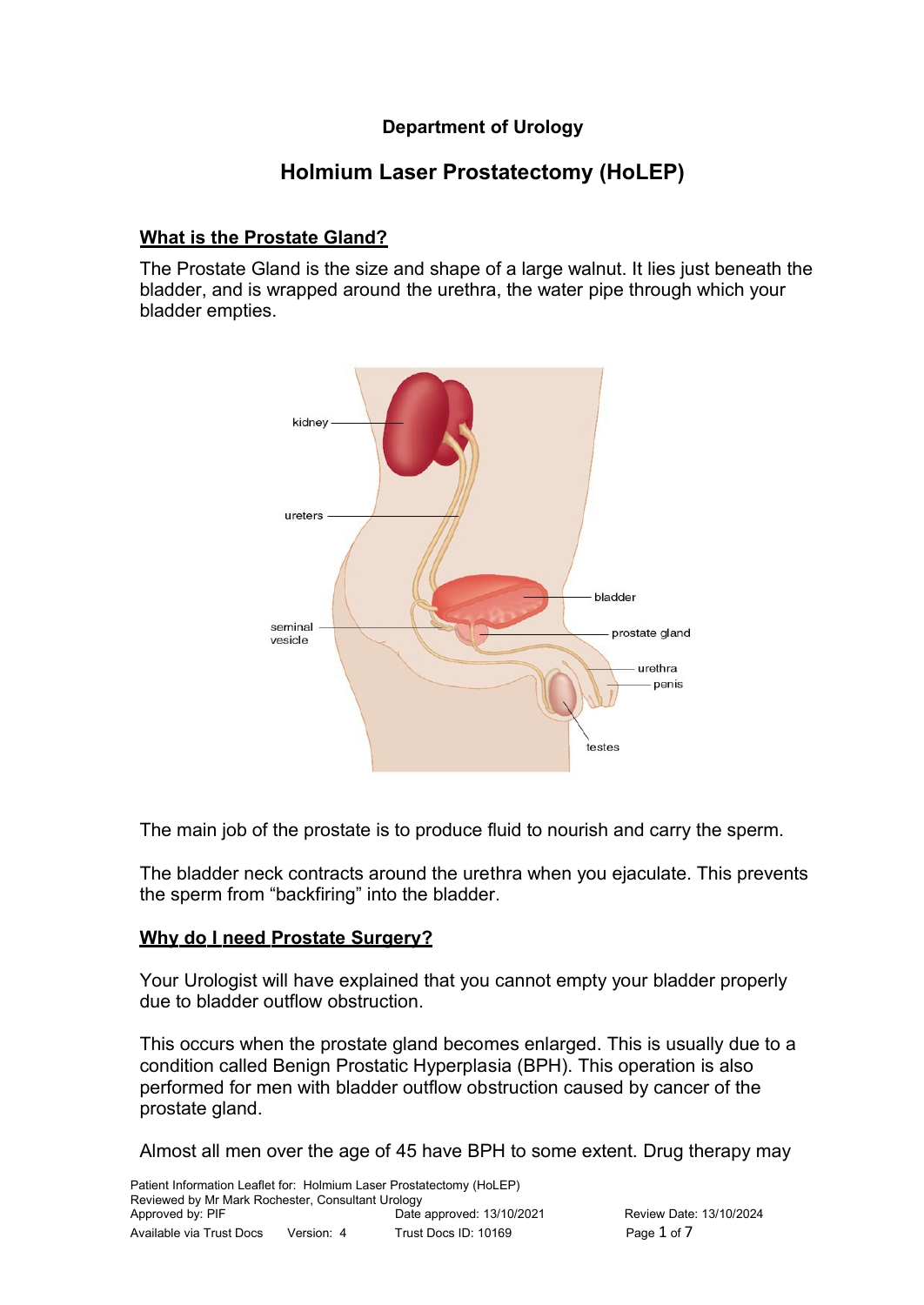have been tried but did not work or your symptoms have returned.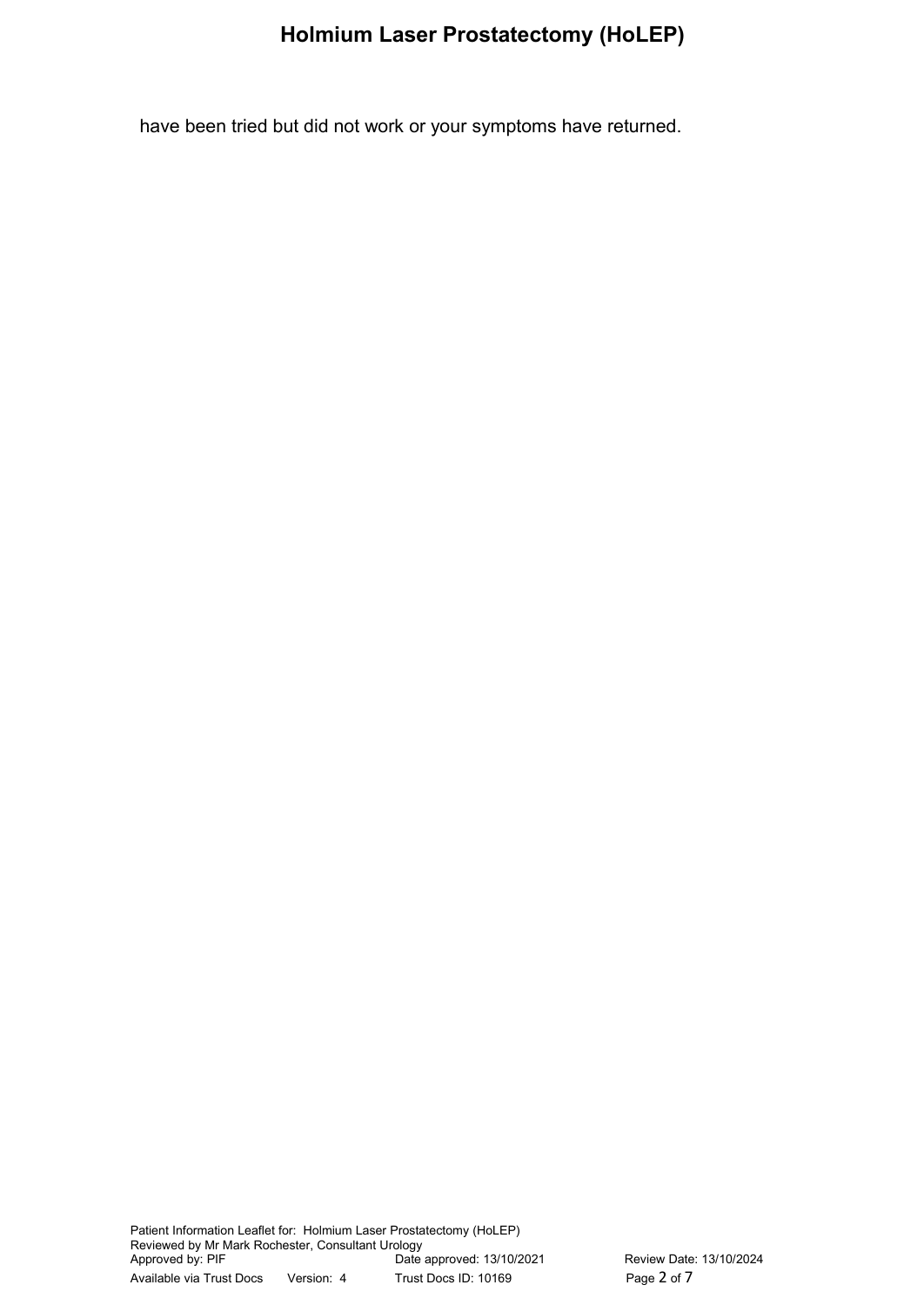This operation aims to relieve symptoms of bladder outflow obstruction. The Holmium laser prostatectomy is a technique used to remove some of the prostate with the aim of improving the flow of urine through the urethra.

#### **What are the alternatives?**

Drug therapies, use of a catheter, observation, open operation to remove prostate or conventional transurethral resection of the prostate (TURP).

### **What preparations should be made**

You will receive an appointment for pre-assessment to assess your general fitness, to screen for MRSA and to perform some baseline investigations.

Please can you bring a list of all your current medication with you when you attend your pre-assessment. If you take **Aspirin, Warfarin, Acenocoumarol, Nicoumalone, Phenindione, Clopidogrel**, **Dipyridamole, Prasugrel or Ticagrelor** please ensure that your consultant is aware, as these may have to be stopped before the operation but this information will be given to you at the preassessment.

You will also see the continence nurses in clinic prior to your admission to be taught pelvic floor exercise.

We will be given instructions on when to stop eating and drinking once you have your operation date and time of admission.

You will come into the hospital to the Day Procedure Unit (DPU) on the day of surgery.

After admission, you will be seen by members of the medical team and nursing staff. During the admission process you will be asked to sign a consent form giving permission for your operation to take place, showing you understand what is to be done and confirming that you wish to proceed. Make sure that you are given the opportunity to discuss any concerns and to ask any questions you may still have before signing the form.

You may be given elasticated stockings provided by the ward to wear which will help prevent thrombosis (clots) in the veins.

#### **How is the operation performed?**

The operation is usually performed as a day case, but in some cases it might be better to plan to stay in hospital overnight. This will be discussed with you by your surgeon.

The operation is either performed under a general anaesthetic (when you are put to sleep), or a spinal anaesthetic (which numbs the body from the waist down).

The surgeon uses a telescope to see the enlarged prostate then by passing a laser fibre through the telescope can heat the tip of the laser fibre, which then separates the obstructing prostate tissue from the capsule of the prostate.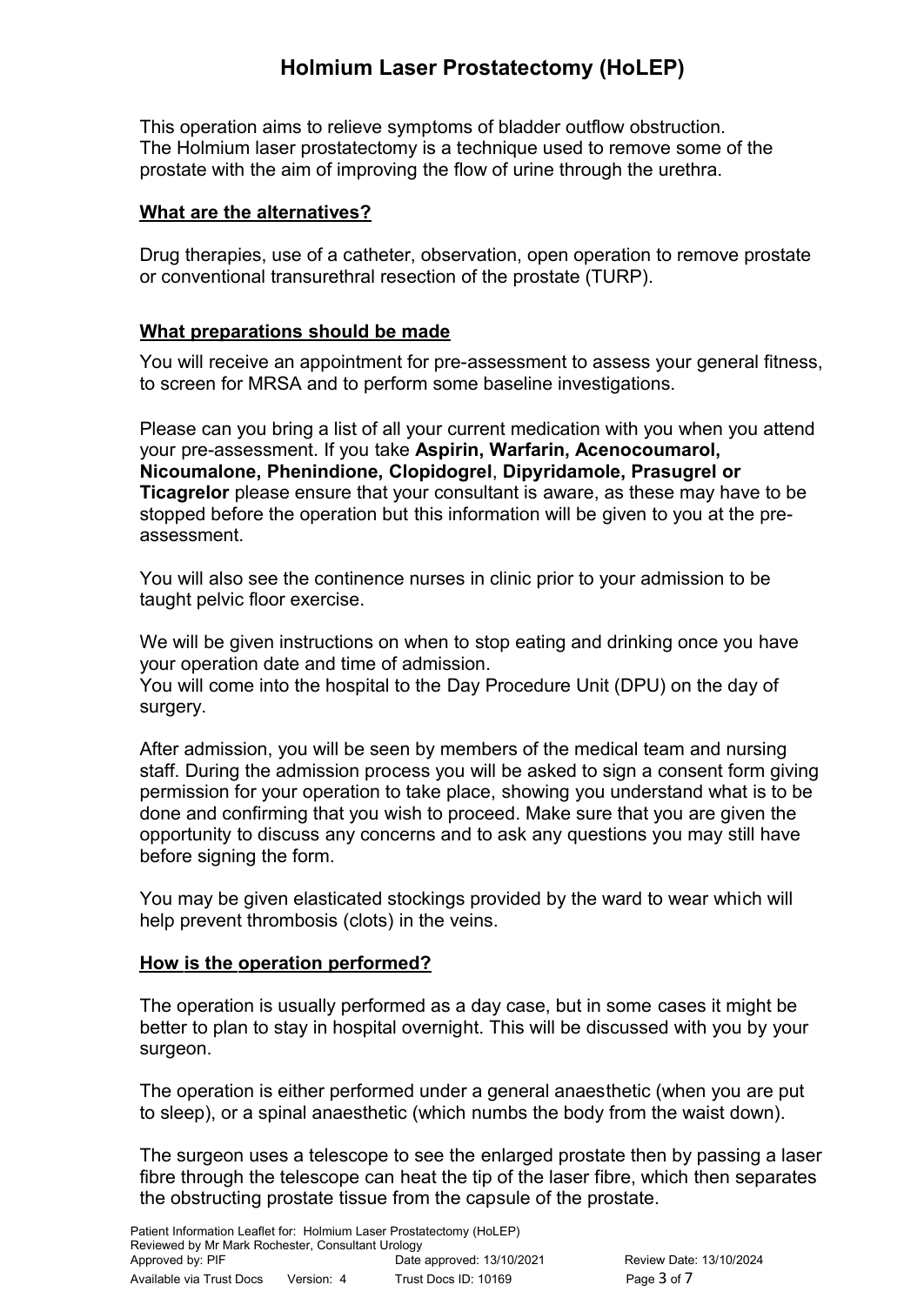The tissue is then "morcellated" in to small pieces and removed from the bladder. Any tissue removed will be sent away for analysis in the laboratory. The operation takes approximately 45-120 minutes depending on the size of the prostate.

At the end of the operation a catheter tube is placed into the bladder through your water pipe. Irrigation is sometimes attached to flush blood through your bladder for a few hours and this is collected in a catheter bag.

#### **What happens afterwards?**

After your operation you will be recovered on the day unit ward, and you will be able to eat and drink as soon as you feel able.

You may have a drip in your arm to keep you hydrated, which will be stopped when you are eating and drinking normally.

The catheter tube drains blood and urine from the bladder and arrangements will be made for the district nurses to remove your catheter at home after 24-48 hours.

Occasionally, there is some bleeding from the operation site requiring irrigation of the bladder overnight with fluid through the catheter. If this is the case it will be necessary to stay in hospital overnight.

If you stay in hospital overnight then the catheter will be removed the next morning. It does not usually cause pain but can be uncomfortable when moving and occasionally bladder spasm can occur, but this can be treated with tablets.

You will remain in hospital for a further 2-3 hours to ensure that all is well before going home.

When the catheter is removed the urine may be blood stained and the desire to pass urine may be surprisingly urgent. Both these features are common and should subside over the next 2 - 4 weeks, although occasionally some patients experience bothersome symptoms for up to three months.

#### Are there any side effects?

Most procedures have a potential for side effects but the majority of patients do not suffer any problems after a urological procedure. HoLEP is a commonly performed operation. Approximately 300 procedures have been performed at the NNUH in the last 3 years.

#### **Common side effects (greater than 1 in 10)**

 Temporary mild burning, bleeding and frequency of urination after the procedure

 No fluid is produced during an orgasm in approximately 75% this is called "Retrograde Ejaculation" or dry orgasm. Where the prostate tissue has been removed, it is less effective at contracting the water pipe when you ejaculate. Therefore, although the sensation of orgasm is usually unaltered, the sperm may leak backwards into the bladder, rather than through the water pipe. You will pass the sperm when you next pass urine. This does not necessarily mean you are Patient Information Leaflet for: Holmium Laser Prostatectomy (HoLEP)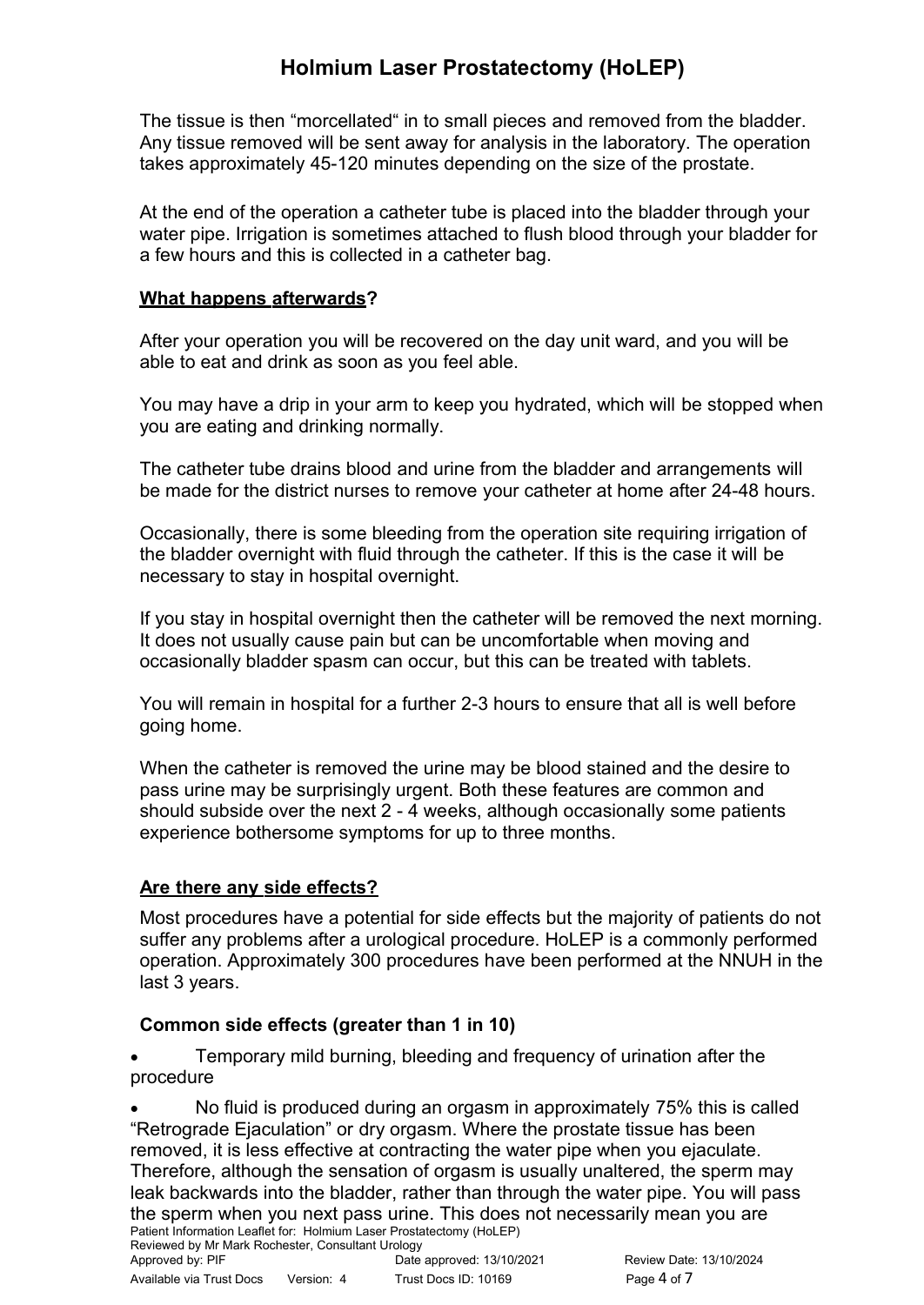sterile, and therefore is not to be used as reliable contraception.

- Treatment may not relieve all the prostatic symptoms
- Failure to pass urine immediately after surgery requiring placement of a new catheter which is then removed (almost always successfully) within a week (10-15%)
- Infection of the bladder, testes or kidneys requiring antibiotics
- Injury to the urethra causing delayed scar formation.
- Loss of urinary control (incontinence) which reduces within 6 weeks (10-
- 15%) this can usually be improved with pelvic floor exercises.

### **Occasional (between 1 and 10 and 1 in 50)**

 Finding unsuspecting cancer in the removed tissue which may need further treatment.

May need self-catheterisation to empty the bladder if the bladder is weak.

 Weaker or no erections. 2 recent studies have shown no significant difference in ability to have an erection in men before and after HoLEP surgery but there is still a small risk (probably less than 5%) of a decreased ability to have an erection. Some men's erections improve after surgery.

### **Rare (less than 1-50)**

- Need to repeat treatment later due to re-obstruction from prostate regrowth
	- (approx 1% in the first 7 years after surgery)

 Self-catheterisation or permanent catheter to empty bladder if the bladder is weak (1%)

 Persistent loss of urinary control which may require a further operation (less than 1%)

 Retained tissue fragments floating in the bladder which may require a second telescopic procedure for their removal (less than1%)

 Very rarely, perforation of the bladder requiring a temporary urinary catheter or open surgical repair (less than 0.5%)

Bleeding requiring return to theatre and/or blood transfusion (less than 0.5%)

Holmium laser prostatectomy is a relatively new procedure and an alternative for the more conventional Transurethral resection of prostate (TURP). The laser prostatectomy works just as well as the TURP and studies have shown that men do not have to use a catheter for as long after surgery and may have a shorter stay in hospital. It is just as safe as a TURP and patients experience less bleeding with the holmium laser prostatectomy than the after a TURP.

### **At Home**

 $\bullet$ 

It may take several weeks for you to fully recover from this surgery.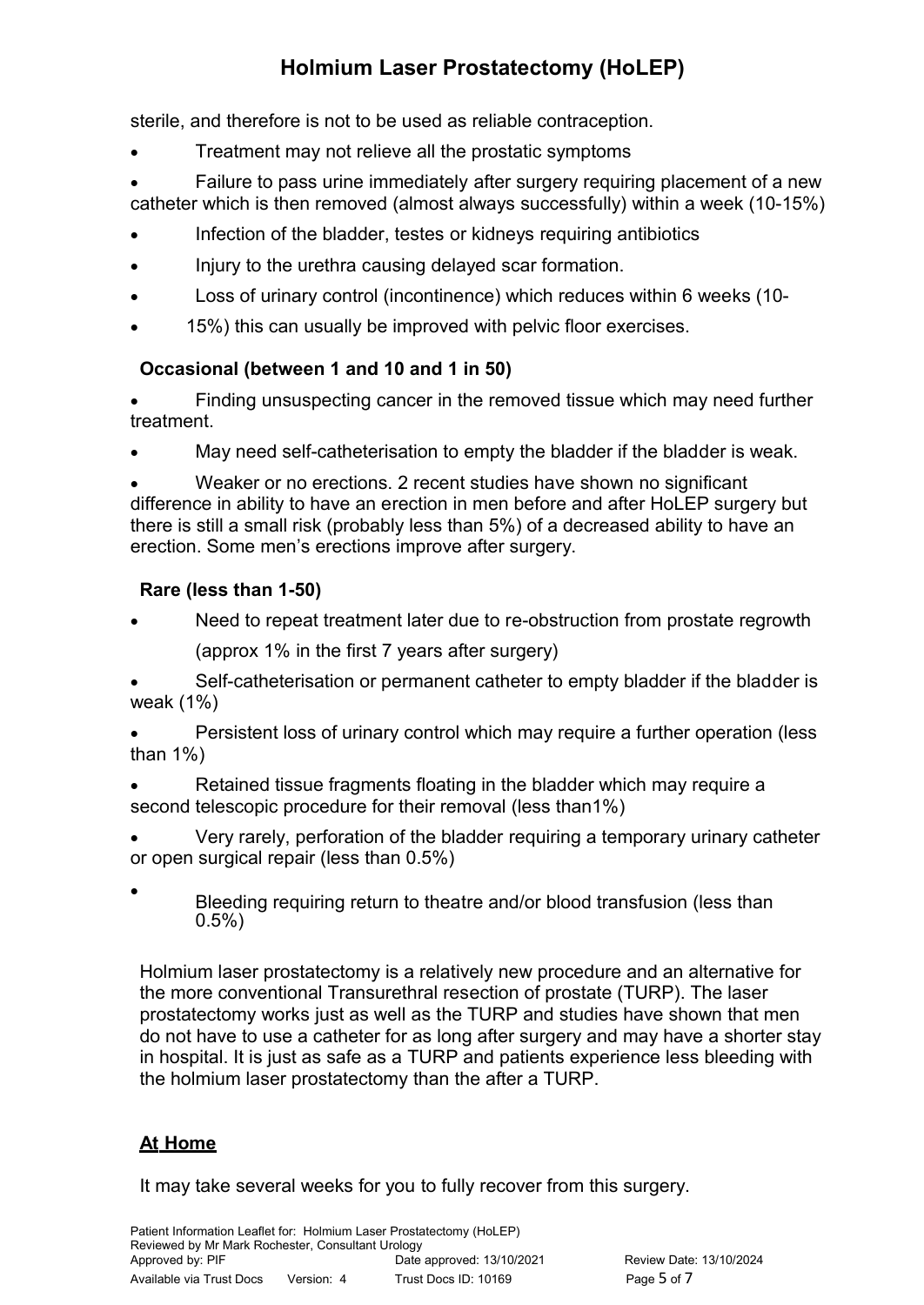A stronger than usual desire to pass urine can occur quite commonly in the first month following surgery. A small number of men have some leakage and may be required to wear pads, but this will improve with pelvic floor exercises. A little bleeding can occur for a couple of weeks and can look dramatic, as a drop of blood colours a large volume of urine red. You should drink plenty of fluid to flush the system.

Should the bleeding persist and become heavier then you may need to contact your G.P.

Some discomfort on passing urine may also persist for 2-3 weeks. Mild painkillers such as paracetamol may be helpful.

Most men return to work 2 weeks after their operation. It is important to avoid heavy lifting and strenuous exercise (bicycle riding and sport) for the first 4 weeks after surgery.

We recommend that you should avoid driving for at least 2 weeks or until you are able to do an emergency stop without hesitation.

Normal sexual activity can be resumed as soon as you feel comfortable usually after 3- 4 weeks.

If you have been taking medication for your urinary symptoms such as Tamsulosin or Finasteride you will be able to stop taking these tablets after your operation.

#### **What about my results?**

As mentioned earlier, the laboratory will send your tissue results to your Urologist. You may be sent a clinic appointment for your urologist to discuss your results with you. If he feels this is not necessary you will be telephoned after 3 months by one of the nurse practioners to check your progress and recovery.

#### **Points of contact**

If you have any other questions, or require more information prior to your treatment, please contact the Urology nurse practitioners on 01603 289410, between the hours of 08.30 to 16.30 or leave a message on the answer machine.

If you have any questions, or require more information following your surgery please contact Edgefield ward on 01603 289962

#### **Further information and support**

Prostate help Association – [www. prostate-help.co.uk](http://www.prostate-help.co.uk/) NICE - National Institute for Clinical Excellence and the Interventional Procedure